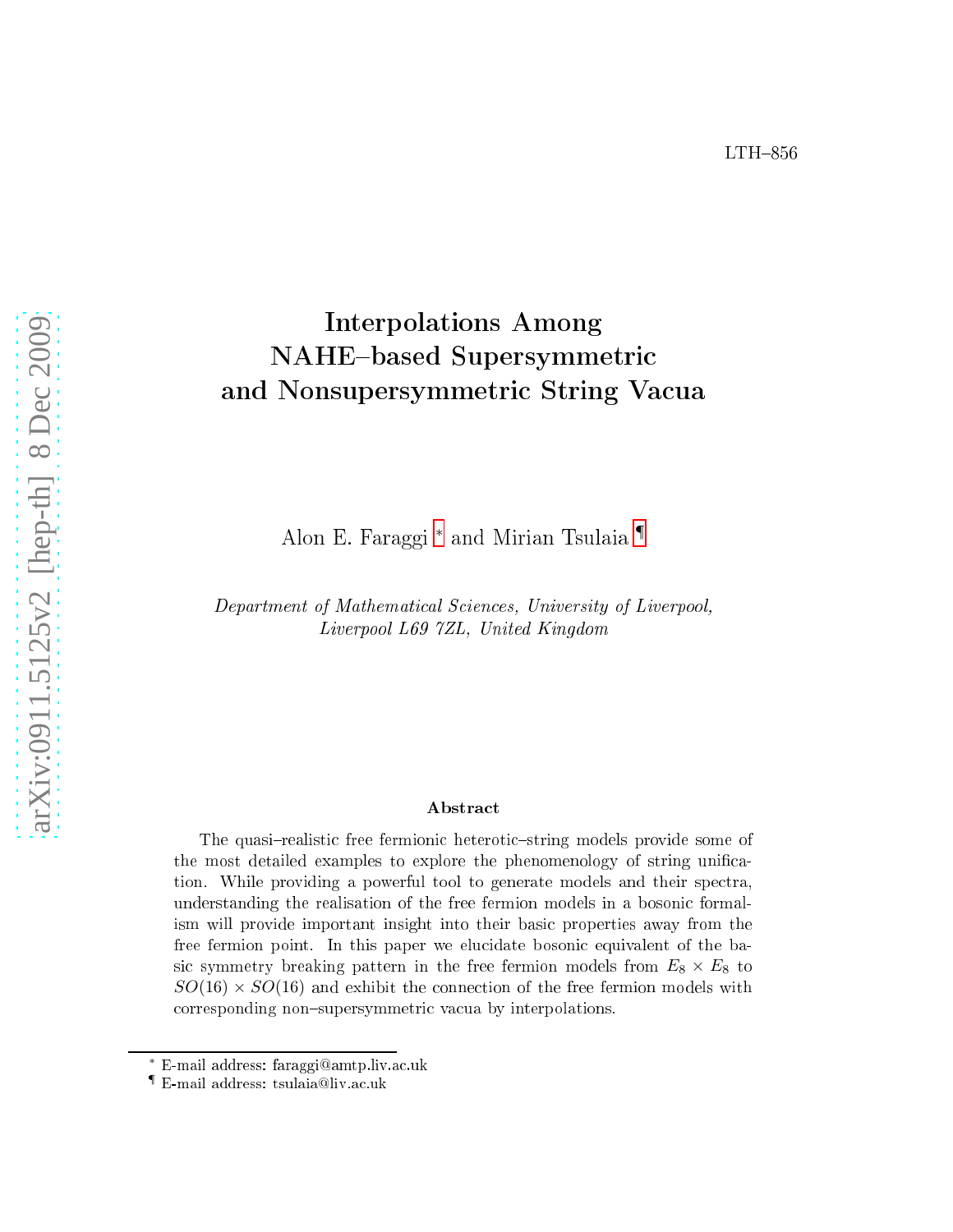## 1 Introdu
tion

The heterotic-string models in the free fermionic formulation are among the most realistic string models constructed to date  $[1]$ . Indeed, the quasi-realistic models utilizing this formalism, constructed nearly two decades ago  $[2-4]$ , have been utilised to explore how many of the issues pertaining to the phenomenology of the Standard Model and Grand Unified Theories may arise from string theory, including: fermion masses, mixing and CP-violation; neutrino masses; proton stability; gauge coupling unification; supersymmetry breaking and smatter degeneracy [1]. Additionally, this onstru
tion gives rise to models in whi
h the Standard Model harged spe
trum below the string s
ale onsist solely of that of the Minimal Supersymmetri Standard Model [3]. The phenomenological free fermionic string models therefore serve as a laboratory in whi
h we an investigate how the Standard Model data may be obtained from a fundamental theory. In turn, these models are used to reveal general properties of string theory. In this vein, duality under the ex
hange of spinors and ve
tors of the  $SO(10)$  GUT group was discovered [5]. This, and other, duality symmetries in the string vacua space, indicate that the string models live in a connected space. Thus, while from point of view of the effective low energy field theory limit of the string vacua, the spinor-vector dual pairs correspond to nonequivalent theories, the vacua are connected in string theory. Essentially, we can say that in string theory the duality map interchanges between massless and massive string states, hence inducing the duality map between vacua that in the effective low energy field theory correspond to completely different phenomenology.

The need to understand better the properties of the free fermioni models is evident. An important feature of the realistic free fermionic models is their underlying  $Z_2 \times Z_2$  orbifold structure [6,7]. Furthermore, a vital distinction of the quasi-realistic free fermioni models is that the initial gauge symmetry at the level of the toroidal compactification with four dimensional  $N = 4$  space-time supersymmetry, which is then moded by the  $Z_2 \times Z_2$  orbidold to  $N = 1$ , correspond to  $SO(16) \times SO(16)$ , rather than the more conventional  $E_8\times E_8$  symmetry, which is usually the initial symmetry in orbifold onstru
tions. This distin
tion has important phenomenologi
al onsequen
e that have been elaborated elsewhere  $\vert 8 \vert$ . In the free fermionic formalism the two cases an be seen to arise from a dis
reet hoi
e of a Generalised GSO (GGSO) proje
tion coefficient. Alternatively, as has been demonstrated in [7] by studying the respective partition functions, the two cases can be connected by a  $Z_2 \times Z_2$  orbifold. In the ten dimensional case the relevant GGSO phase correspond to the discreet choice between the  $N=1$  supersymmetric heterotic  $E_8\times E_8$  string [9] versus the non-supersymmetric  $SO(16) \times SO(16)$  heterotic-string vacuum [10].

In the free fermionic formalism the relevant phase is the GGSO phase, which is responsible for the proje
tion of the spinorial representations in the de
omposition of the adjoint of  $E_8 \times E_8$  under  $SO(16) \times SO(16)$  [6,7], hence inducing the reduction of the symmetry from  $E_8 \times E_8$  to  $SO(16) \times SO(16)$ . The discreet GGSO choice is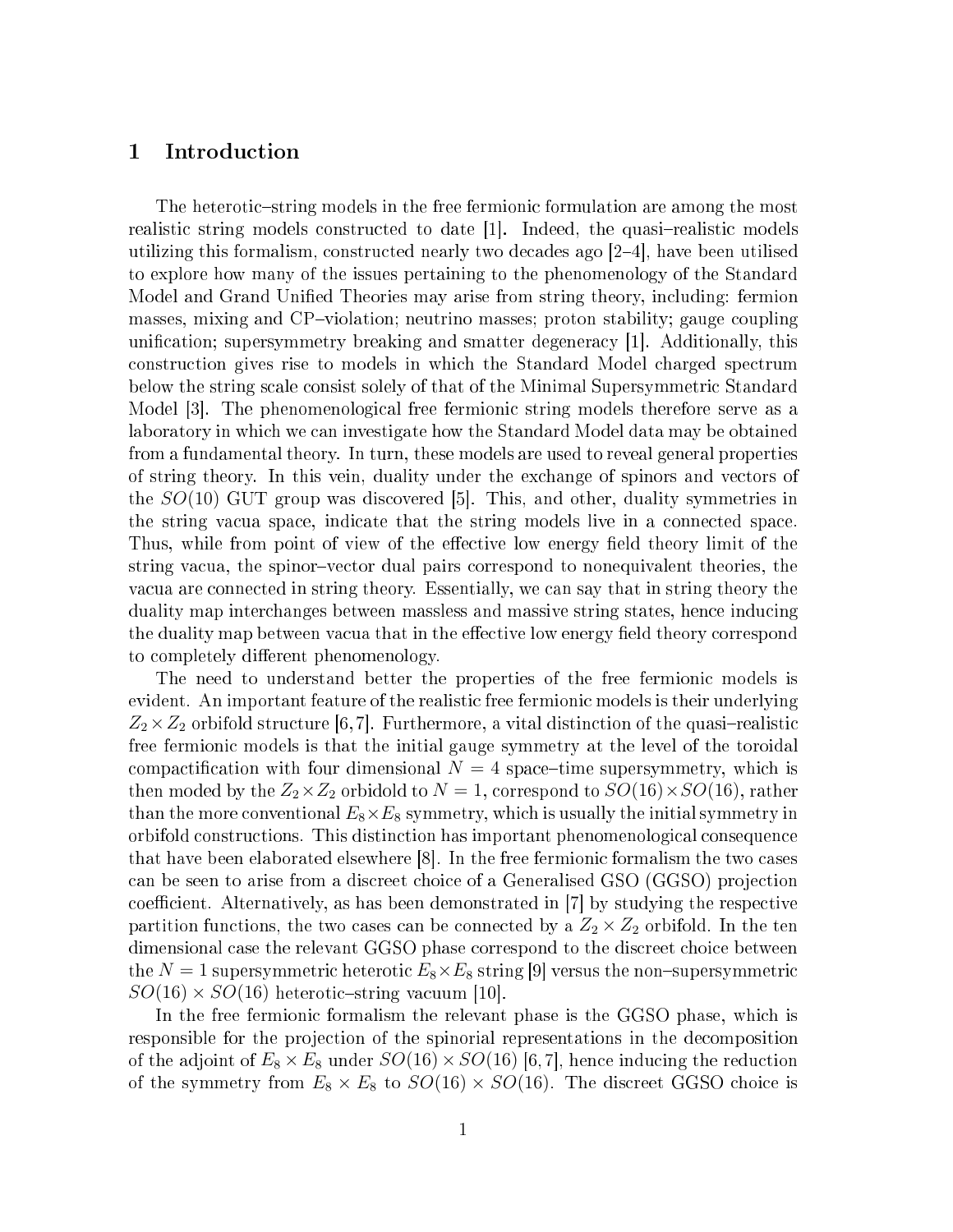responsible for this proje
tion in the ten and four dimensional free fermion models. Alternatively, one an formulate the same proje
tion at the free fermion point as orbifolding by a fermion number that a
ts on the gauge degrees of freedom oupled with a fermion number acting on the internal lattice, in the four dimensional case  $|7|$ , or on the space-time degrees of freedom in the ten dimensional case  $|10|$ . The natural question is what is the relation between the ases. In this paper we address this question by writing explicitly the partition function of these vacua at the free fermion point, and subsequently at the general point of moduli spa
e. This may assist on better understanding of the internal spa
es of these va
ua and possibly the geometri
al stru
ture that they give rise to.

We first formulate the orbifold projection from the  $E_8 \times E_8$  to  $SO(16) \times SO(16)$ gauge symmetry as a fermion number a
ting on the gauge degrees of freedom oupled with a shift in the internal the internal lattice. We then construct the partition fun
tions orresponding to the model with the internal shift and demonstrate how it an be interpolated with the orresponding nonsupersymmetri va
uum. The results presented here therefore elu
idate the role of the free phase in the free fermioni models and how its operation is translated to the orbifold construction. One can then hope to be able to retrieve some of the successful phenomenological and duality features of the free fermion models in the orbifold models. In the reverse dire
tion, one may hope to gain some insight into the geometrical structures that underlie the free fermion models, in particular in relation to the dualities and vacuum selection.

Our paper is organised as follows. In section [2](#page-2-0) we review the structure of the quasi-realistic free fermionic models, and in particular the characteristics that are relevant for the analysis here. In section [3](#page-5-0) we discuss the partition functions underly-ing the NAHE-based free fermionic models. In section [4](#page-9-0) we discuss the interpolations among the NAHE-based partition functions. Section [5](#page-12-0) concludes the paper.

#### <span id="page-2-0"></span>2 Review of free fermionic models

In this section we discuss some of the relevant features of the free fermionic models  $\left($ see  $\left|1\right|$  for a more detailed introduction). In the free fermionic formulation of the heterotic string in four dimensions all the world-sheet degrees of freedom required to an
el the onformal anomaly are represented in terms of free fermions propagating on the string world-sheet  $[11]$ . In the light-cone gauge the world-sheet field content consists of two transverse left- and right-moving space-time coordinate bosons,  $X_{1}^{\mu}$ 1,2 and  $\bar{X}_{1,2}^\mu,$  and their left-moving fermionic superpartners  $\psi_{1,2}^\mu$  $_{1,2}$ , and additional 02 purely internal Ma jorana-Weyl fermions, of whi
h 18 are left-moving,

$$
\chi^{1,..,6}, \quad y^{1,...,6}, \quad \omega^{1,...,6}
$$

and 44 are right-moving

$$
\overline{y}^{1,...,6}
$$
,  $\overline{\omega}^{1,...,6}$ ,  $\overline{\psi}^{1,...,5}$ ,  $\overline{\eta}^{1,2,3}$ ,  $\overline{\phi}^{1,...,8}$ .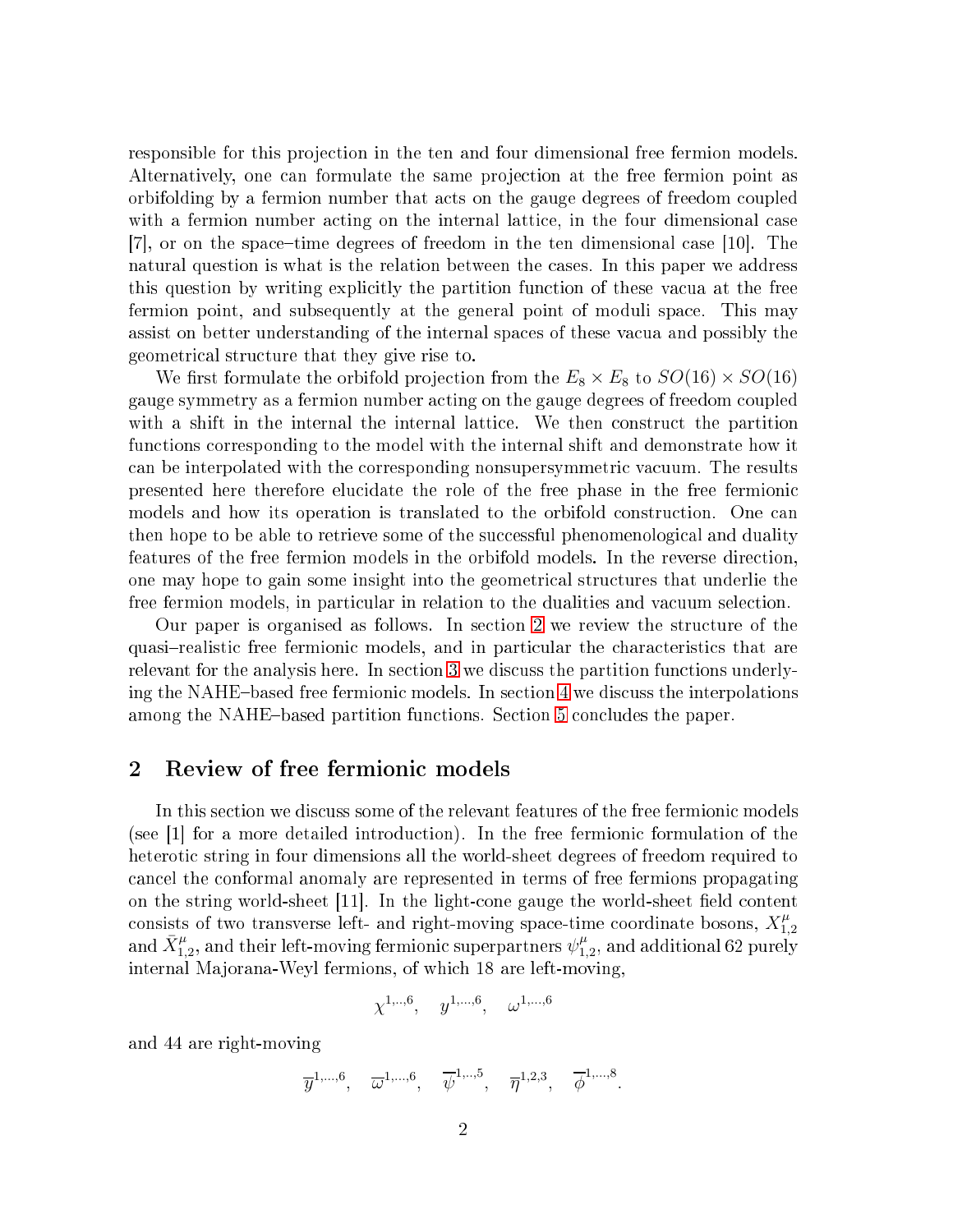Under parallel transport around a non-contractible loop on the toroidal world-sheet the fermionic fields pick up a phase,  $f \rightarrow -e^{i\pi \alpha(f)}f$ ,  $\alpha(f) \in (-1, +1]$ . Each set of specified phases for all world-sheet fermions, around all the non-contractible loops is called the spin structure of the model. Such spin structures are usually given in the form of 64 dimensional boundary ondition ve
tors, with ea
h element of the ve
tor spe
ifying the phase of the orresponding world-sheet fermion. The basis vectors are constrained by string consistency requirements and completely determine the vacuum structure of the model. The physical spectrum is obtained by applying the generalised GSO projections. The boundary condition basis defining a typical "realistic free fermionic heterotic string model" is constructed in two stages. The first stage consists of the NAHE set, which is a set of five boundary condition basis vectors,  $\{1, S, b_1, b_2, b_3\}$  [12]

$$
S = \{\psi^{1,2}, \chi^{1,...,6}\}, \quad b_1 = \{\psi^{1,2}, \chi^{1,2}, y^{3,..,6} | \overline{y}^{3,..6}, \overline{\psi}^{1,..,5}, \overline{\eta}^1\}
$$

$$
b_2 = \{\psi^{1,2}, \chi^{3,4}, y^{1,2}, \omega^{5,6} | \overline{y}^{1,2}, \overline{\omega}^{5,6}, \overline{\psi}^{1,..,5}, \overline{\eta}^2\}
$$

$$
b_3 = \{\psi^{1,2}, \chi^{3,4}, \omega^{1,..,4} | \overline{\omega}^{1,..,4}, \overline{\psi}^{1,..,5}, \overline{\eta}^3\}
$$

where fields with  $\alpha(f) = 1$  are indicated explicitly The gauge group after imposing the GSO projections induced by the NAHE set is  $SO(10) \times SO(6)^3 \times E_8$  with  $N = 1$ supersymmetry.

The second stage of the construction consists of adding to the NAHE set three (or four) additional boundary condition basis vectors, typically denoted by  $\{\alpha, \beta, \gamma\}$ . These additional basis vectors reduce the number of generations to three chiral generations, one from each of the sectors  $b_1$ ,  $b_2$  and  $b_3$ , and simultaneously break the four dimensional gauge group. The assignment of boundary conditions to  $\{\bar{\psi}^{1,\dots,5}\}\$  breaks SO(10) to one of its subgroups SU(5)  $\times$  U(1) [2], SO(6)  $\times$  SO(4) [4],  $SU(3) \times SU(2) \times U(1)^2$  [3] or  $SU(3) \times SU(2)^2 \times U(1)$  [13].

The orresponden
e of the NAHE-based free fermioni models with the orbifold construction is illustrated by extending the NAHE set,  $\{1, S, b_1, b_2, b_3\}$ , by one additional boundary condition basis vector [6]

<span id="page-3-1"></span>
$$
\xi_1 = \{\overline{\psi}^{1,\dots,5}, \overline{\eta}^{1,2,3}\},\tag{2.1}
$$

To construct the model in the orbifold formulation one starts with the compactification on a torus with nontrivial background fields [14]. The subset of basis vectors

<span id="page-3-0"></span>
$$
\{1, S, \xi_1, \xi_2\}, \quad \xi_2 = 1 + b_1 + b_2 + b_3 \tag{2.2}
$$

generates a toroidally-compactified model with  $N = 4$  space-time supersymmetry and  $SO(12) \times E_8 \times E_8$  gauge group. Adding the two basis vectors  $b_1$  and  $b_2$  to the set [\(2.2\)](#page-3-0) corresponds to the  $Z_2 \times Z_2$  orbifold model with standard embedding. Starting from the Narain model with  $SO(12)\times E_8\times E_8$  symmetry [14], and applying the  $Z_2\times Z_2$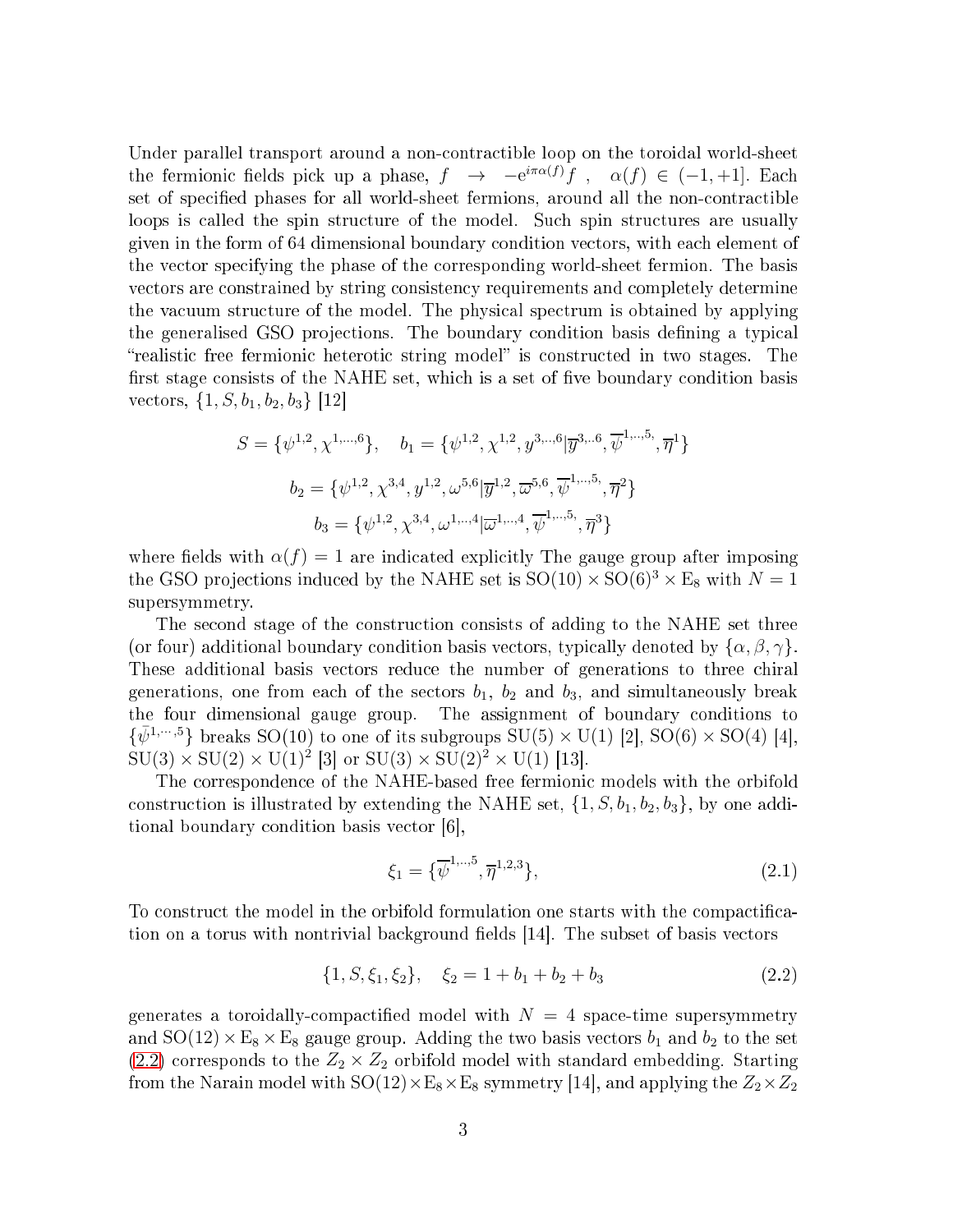twist on the internal oordinates, reprodu
es the spe
trum of the free-fermion model with the six-dimensional basis set  $\{1, S, \xi_1, \xi_2, b_1, b_2\}$ . The Euler characteristic of this model is 48 with  $h_{11} = 27$  and  $h_{21} = 3$ .

The effect of the additional basis vector  $\xi_1$  of eq. [\(2.1\)](#page-3-1), is to separate the gauge degrees of freedom, spanned by the world-sheet fermions  $\{\bar{\psi}^{1,\cdots,5}, \bar{\eta}^1, \bar{\eta}^2, \bar{\eta}^3, \bar{\phi}^{1,\cdots,8}\},$ from the internal compactified degrees of freedom  $\{y,\omega|\bar{y},\bar{\omega}\}^{1,\cdots,6}$ . In the "realistic free fermionic models" this is achieved by the vector  $2\gamma$  [6]

<span id="page-4-1"></span>
$$
2\gamma = {\overline{\psi}}^{1,...,5}, \overline{\eta}^{1,2,3}, {\overline{\phi}}^{1...,4} \}
$$
 (2.3)

This vector breaks  $E_8 \times E_8$  gauge symmetry down to  $SO(16) \times SO(16)$ , whereas  $Z_2 \times Z_2$  orbifold further breaks it down to  $SO(4)^3 \times SO(10) \times U(1)^3 \times SO(16)$ . The orbifold still yields a model with 24 generations, eight from each twisted sector, but now the generations are in the chiral 16 representation of  $SO(10)$ , rather than in the 27 of  $E_6$ . The same model can be realized with the set  $\{1, S, \xi_1, \xi_2, b_1, b_2\}$ , by projecting out the  $16 \oplus \overline{16}$  from the  $\xi_1$ -sector taking

<span id="page-4-0"></span>
$$
c\binom{\xi_1}{\xi_2} \to -c\binom{\xi_1}{\xi_2},\tag{2.4}
$$

where  $c\binom{\xi_1}{\xi_2}$  $\binom{\xi_1}{\xi_2}$  is a GGSO phase appearing in the partition function. This choice also projects out the massless vector bosons in the 128 of  $SO(16)$  in the hidden-sector  $E_8$ gauge group, thereby breaking the  $E_6 \times E_8$  symmetry to  $SO(10) \times U(1) \times SO(16)$ .

The freedom in  $(2.4)$  corresponds to a discrete torsion in the free fermionic model. At the level of the  $N = 4$  Narain model generated by the set  $(2.2)$ , we can define two models,  $Z_+$  and  $Z_-$ , depending on the sign of the discrete torsion in eq. [\(2.4\)](#page-4-0). The first, say  $Z_+$ , produces the  $E_8 \times E_8$  model, whereas the second, say  $Z_-,$  produces the  $SO(16) \times SO(16)$  model. However, the  $Z_2 \times Z_2$  twist acts identically in the two models, and their physical characteristics differ only due to the discrete torsion eq. [\(2.4\)](#page-4-0).

The projection induced by eqs.  $(2.3)$ , or  $(2.4)$ , has important phenomenological consequences in the free fermionic constructions that are relevant for orbfiold models. In the case of  $Z_+$  the action of the  $Z_2 \times Z_2$  orbifold is to break the observable  $E_8$  symmetry to  $E_6 \times U(1)^2$ . The chiral matter states are contained in the 27 representation of  $E_6$ , which decomposes as

$$
27 = 16_{\frac{1}{2}} + 10_{-1} + 1_2 \tag{2.5}
$$

under the  $SO(10) \times U(1)$  subgroup of  $E_6$ , where the spinorial 16 and vectorial 10 representations of  $SO(10)$  contain the Standard Model fermion and Higgs states, respectively. The projection induced by  $(2.4)$  in  $Z_$  entails that either the spinorial, or the vectorial, representation survives the GSO projection at a given fixed point. Hence, this projection operates a Higgs-matter splitting mechanism [8] in the phenomenologi
al free fermioni models.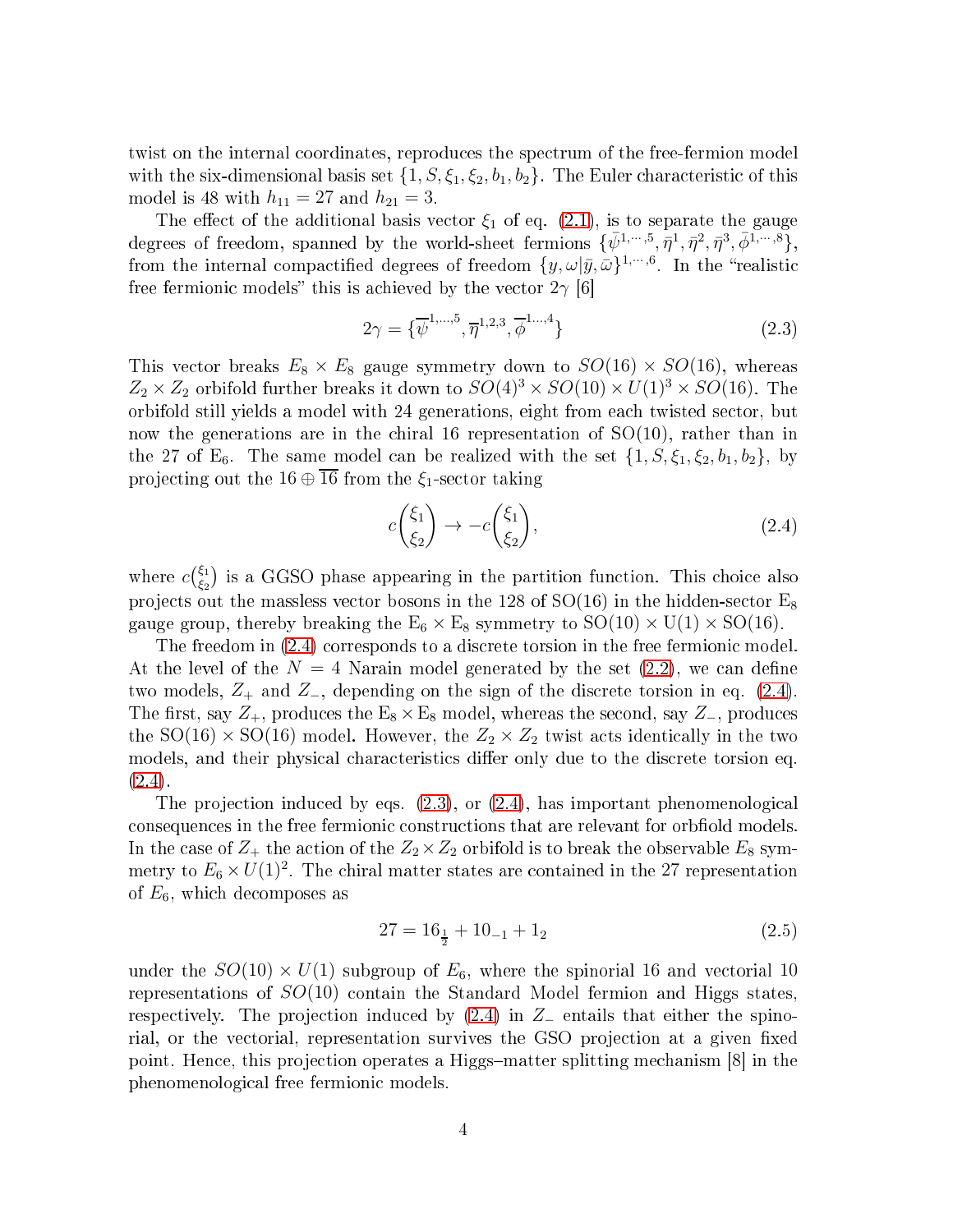In contra-distinction most of the heterotic orbifold models constructed to date are based on on the  $E_8 \times E_8$  heterotic-string compactified to four dimensions, and the breaking of the  $E_8$  symmetry is induced by Wilson lines [15] (for constructions based on the  $SO(32)$  heterotic-string see e.g. [16]). The  $Z_-\$  choice in [\(2.4\)](#page-4-0) also results in the breaking of the right-moving  $N = 2$  world-sheet symmetry, and is relevant in the spinor-vector duality, observed in ref. [5] in the framework of the free fermionic models. Thus, it would be beneficial to learn how to implement this projection in the orbifold models, which will open the way to construct new classes of quasi-realistic orbifold models, as well as to obtain a realisation of the spinor-vector duality in such models.

#### <span id="page-5-0"></span>3 Partition functions of NAHE-based models

The partition functions corresponding to the  $Z_{-}^{4d}$  and  $Z_{+}^{4d}$  vacua after the compactification of the ten dimensional  $E_8 \times E_8$  heterotic superstring on the  $SO(12)$ lattice at the special point of the moduli space are given by

<span id="page-5-3"></span>
$$
Z_{-}^{4d} = \frac{(V_8 - S_8)}{\tau_2(\eta \overline{\eta})^8} \times \left[ \left( |O_{12}|^2 + |V_{12}|^2 \right) \left( \overline{O}_{16} \overline{O}_{16} + \overline{C}_{16} \overline{C}_{16} \right) \right. \\ \left. + \left( |S_{12}|^2 + |C_{12}|^2 \right) \left( \overline{S}_{16} \overline{S}_{16} + \overline{V}_{16} \overline{V}_{16} \right) \right. \\ \left. + \left( O_{12} \overline{V}_{12} + V_{12} \overline{O}_{12} \right) \left( \overline{S}_{16} \overline{V}_{16} + \overline{V}_{16} \overline{S}_{16} \right) \right. \\ \left. + \left( S_{12} \overline{C}_{12} + C_{12} \overline{S}_{12} \right) \left( \overline{O}_{16} \overline{C}_{16} + \overline{C}_{16} \overline{O}_{16} \right) \right], \qquad (3.1)
$$

and

<span id="page-5-2"></span>
$$
Z_{+}^{4d} = \frac{(V_8 - S_8)}{\tau_2(\eta\overline{\eta})^8} \left[ |O_{12}|^2 + |V_{12}|^2 + |S_{12}|^2 + |C_{12}|^2 \right] \left( \overline{O}_{16} + \overline{S}_{16} \right) \left( \overline{O}_{16} + \overline{S}_{16} \right) , \quad (3.2)
$$

depending on the sign of the discrete torsion. Here we have written  $Z_{\pm}$  in terms of level-one  $SO(2n)$  characters (see, for instance [17])

<span id="page-5-4"></span>
$$
O_{2n} = \frac{1}{2} \left( \frac{\vartheta_3^n}{\eta^n} + \frac{\vartheta_4^n}{\eta^n} \right),
$$
  
\n
$$
V_{2n} = \frac{1}{2} \left( \frac{\vartheta_3^n}{\eta^n} - \frac{\vartheta_4^n}{\eta^n} \right),
$$
  
\n
$$
S_{2n} = \frac{1}{2} \left( \frac{\vartheta_2^n}{\eta^n} + i^{-n} \frac{\vartheta_1^n}{\eta^n} \right),
$$
  
\n
$$
C_{2n} = \frac{1}{2} \left( \frac{\vartheta_2^n}{\eta^n} - i^{-n} \frac{\vartheta_1^n}{\eta^n} \right)
$$
\n(3.3)

and the expressions of the form  $|O_{12}|^2$  mean  $O_{12}\overline{O}_{12}$ . These two models can actually be connected by the orbifold [7]

<span id="page-5-1"></span>
$$
Z_{-} = Z_{+}/a \otimes b, \qquad (3.4)
$$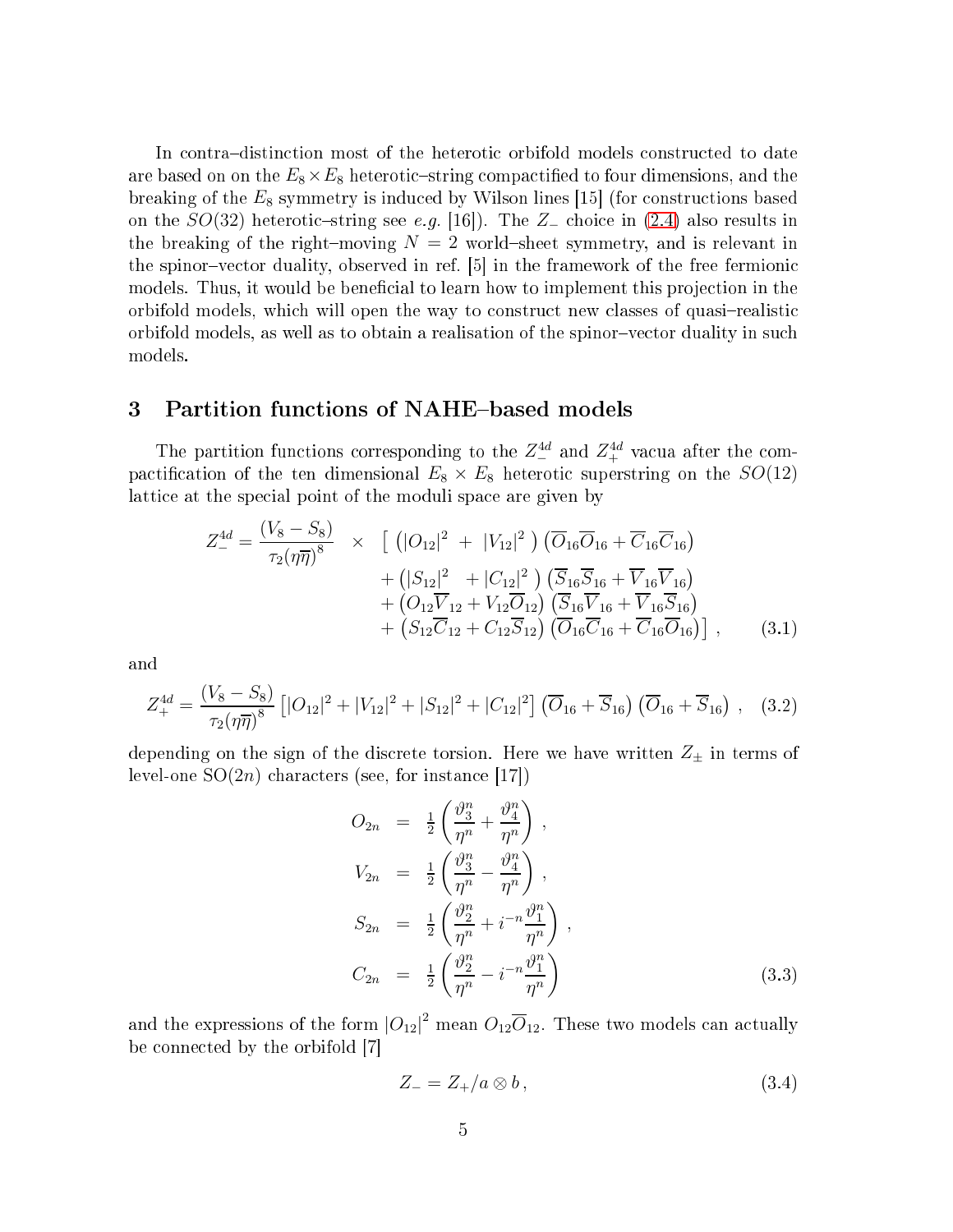with

<span id="page-6-0"></span>
$$
a = (-1)^{F_{\rm L}^{\rm int} + F_{\xi}^1}, b = (-1)^{F_{\rm L}^{\rm int} + F_{\xi}^2}.
$$
 (3.5)

Here  $F<sub>L</sub>$  is the fermion number for the "left" component in the expression of the internal lattice i.e., the only nontrivial action of this operator is  $F_{L}S_{12} = S_{12}$  and  $F_{\rm L}C_{12} = C_{12}$ . The operators  $F_{\xi}^1$  and  $F_{\xi}^2$  are fermion number operators in the first and the se
ond gauge fa
tors respe
tively. The orbifold proje
tion given in eqs [\(3.4\)](#page-5-1) and [\(3.5\)](#page-6-0) is defined at the free fermionic point in the moduli space since  $Z^{4d}_+$  and  $Z_{-}^{4d}$  are expressed at this point. However, it can be generalised to an arbitrary point in the moduli space and hence can be employed to construct orbifold models that originate from the  $Z_{-}^{4d}$  partition function, in analogy to the case in the free fermionic onstru
tions.

The analogous partition function  $Z_{+}^{9d}$  in the case of one compactified dimension at a general point of moduli spa
e is given by

<span id="page-6-2"></span>
$$
Z_{+}^{9d} = \frac{(V_8 - S_8)}{\tau_2^{\frac{7}{2}} (\eta \overline{\eta})^8} \Lambda_{m,n} \left( \overline{O}_{16} + \overline{S}_{16} \right) \left( \overline{O}_{16} + \overline{S}_{16} \right) , \qquad (3.6)
$$

where

$$
\Lambda_{m,n} = q^{\frac{\alpha'}{4}p_L^2} \bar{q}^{\frac{\alpha'}{4}p_R^2}, \quad p_{\text{L,R}} = \frac{m}{R} \pm \frac{nR}{\alpha'}
$$
\n
$$
(3.7)
$$

applying the orbifold proje
tions

<span id="page-6-4"></span>
$$
Z_2 : g = (-1)^{F_{\xi^1}} \delta_1 ,
$$
  
\n
$$
Z'_2 : g' = (-1)^{F_{\xi^2}} \delta_1 .
$$
\n(3.8)

where

<span id="page-6-1"></span>
$$
\delta_1: X^9 \to X^9 + \pi R^9 , \Rightarrow \Lambda_{mn} \to (-1)^m \Lambda_{mn} . \tag{3.9}
$$

in  $Z^{9d}_+$  produces the  $Z^{9d}_-$  partition function given by

<span id="page-6-3"></span>
$$
Z_{-}^{9d} = \frac{(V_8 - S_8)}{\tau_2^2 (\eta \overline{\eta})^8} \left[ \n\Lambda_{2m,n} \n\left( \overline{O}_{16} \overline{O}_{16} + \overline{C}_{16} \overline{C}_{16} \right) \n+ \Lambda_{2m+1,n} \n\left( \overline{S}_{16} \overline{S}_{16} + \overline{V}_{16} \overline{V}_{16} \right) \n+ \Lambda_{2m,n+\frac{1}{2}} \n\left( \overline{S}_{16} \overline{V}_{16} + \overline{V}_{16} \overline{S}_{16} \right) \n+ \Lambda_{2m+1,n+\frac{1}{2}} \n\left( \overline{O}_{16} \overline{C}_{16} + \overline{C}_{16} \overline{O}_{16} \right) \n\right] .
$$
\n(3.10)

Let us note that the internal fermion number operator which appears in  $(3.5)$  is now repla
ed by the shift along the ompa
t dimension, given in [\(3.9\)](#page-6-1).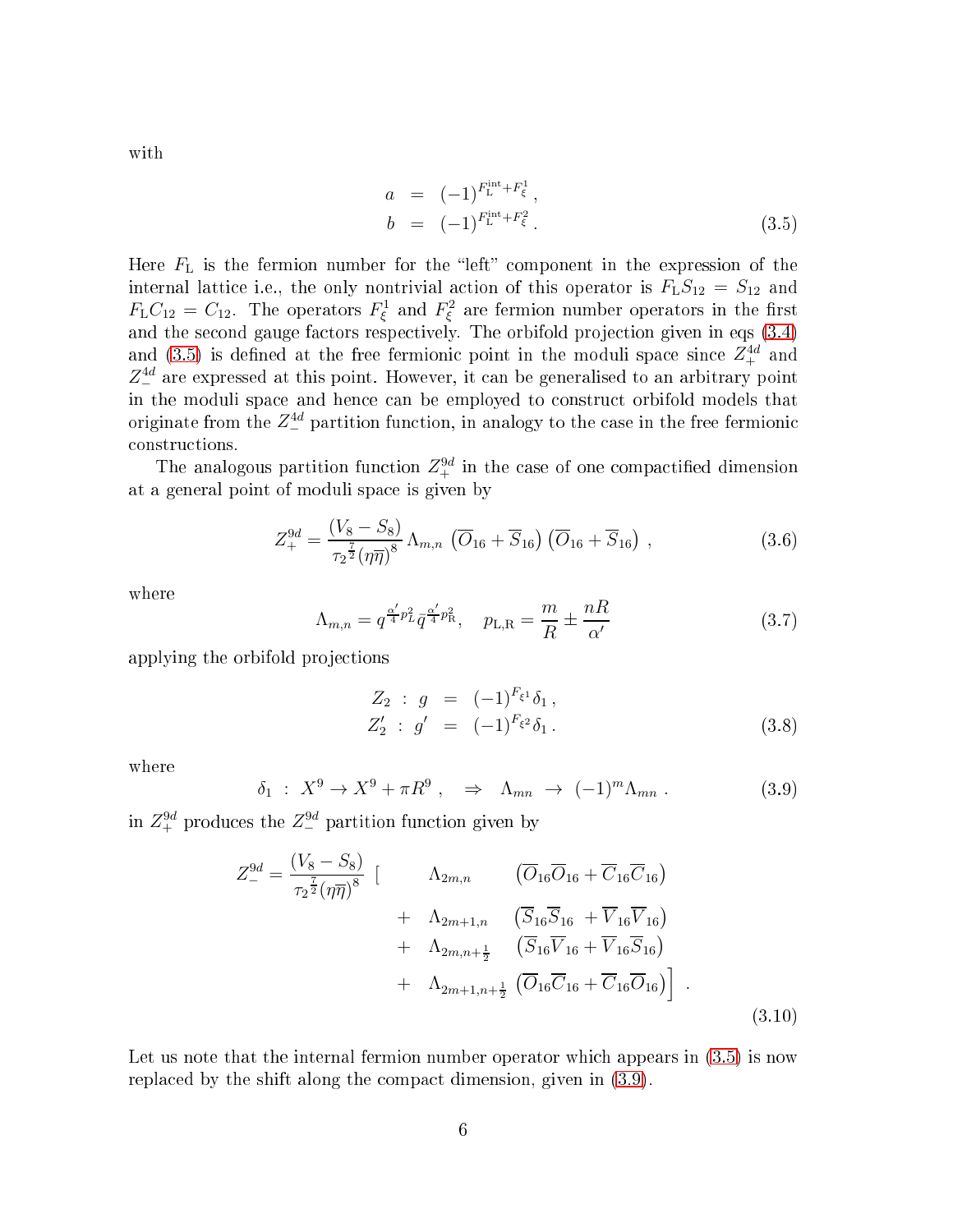We note here that the shift given by delta differs from the shifts that were found in ref.  $|7|$  to reproduce the partition function of the  $SO(12)$  lattice at the maximally symmetric free fermionic point, given in eq.  $(3.2)$ . Since the string contains momentum and winding modes along a compactified coordinate, one can shift the coordinate along either, and also allow shifts that mix the momentum and winding modes [18]. Indeed, the precise identification of the lattice at the free fermionic point is obtained for shifts that mix momentum and winding modes. Here we restri
t ourselves to the simpler shifts and in
orporation of other shifts is left for a future work.

Let us consider partition functions  $(3.6)$  and  $(3.10)$  at the special (free fermionic) point of the moduli spa
e i.e.,

<span id="page-7-0"></span>
$$
Z_{+}^{9d} = \frac{(V_8 - S_8)}{\tau_2^{\frac{7}{2}}(\eta\overline{\eta})^8} \left( |O_2|^2 + |V_2|^2 + |S_2|^2 + |C_2|^2 \right) \left( \overline{O}_{16} + \overline{S}_{16} \right) \left( \overline{O}_{16} + \overline{S}_{16} \right) \tag{3.11}
$$

and

<span id="page-7-1"></span>
$$
Z_{-}^{9d} = \frac{(V_8 - S_8)}{\tau_2^2 (\eta \overline{\eta})^8} \times \left[ \left( |O_2|^2 + |V_2|^2 \right) \left( \overline{O}_{16} \overline{O}_{16} + \overline{C}_{16} \overline{C}_{16} \right) \right. \\
\left. + \left( |S_2|^2 + |C_2|^2 \right) \left( \overline{S}_{16} \overline{S}_{16} + \overline{V}_{16} \overline{V}_{16} \right) \\
\left. + \left( O_2 \overline{V}_2 + V_2 \overline{O}_2 \right) \left( \overline{S}_{16} \overline{V}_{16} + \overline{V}_{16} \overline{S}_{16} \right) \right. \\
\left. + \left( S_2 \overline{C}_2 + C_2 \overline{S}_2 \right) \left( \overline{O}_{16} \overline{C}_{16} + \overline{C}_{16} \overline{O}_{16} \right) \right]. \tag{3.12}
$$

In this case the  $Z_2 \times Z'_2$  orbifold operation is again given by [\(3.5\)](#page-6-0) where  $F_L^{\text{int}}$  acts on  $S_2$  and  $C_2$  of the internal one – dimensional lattice. Equations [\(3.11\)](#page-7-0) and [\(3.12\)](#page-7-1) therefore have the same stru
ture as the orresponding four dimensional equations  $(3.1)$  and  $(3.2)$  respectively.

We now comment on the ten dimensional case. In terms of the free fermionic formalism both  $Z_+$  and  $Z_-$  models are generated by the set of basis vectors  $\{1, \xi_1, \xi_2\}$ . The S-sector is obtained as a combination of the basis vectors with  $S = 1 + \xi_1 + \xi_2$ . As a result the GGSO coefficient  $c\binom{S}{\epsilon}$  $\binom{S}{\xi_1}$  is proportional to  $c\binom{\xi_2}{\xi_1}$  $\binom{\xi_2}{\xi_1}$ . Consequently, the choice of the GGSO coefficient

$$
c\binom{\xi_2}{\xi_1} = -1 \ ,
$$

reduces the  $E_8 \times E_8$  gauge symmetry to  $SO(16) \times SO(16)$  as well as projects out the space–time supersymmetry generator from the S-sector. In terms of  $c_{\xi_2}^{(\xi_1)}$  $\binom{\xi_1}{\xi_2}$  the free fermionic partition function takes the form

<span id="page-7-2"></span>
$$
Z^{10d} = \frac{1}{\tau_2^4 (\eta \overline{\eta})^8} \frac{1}{2^3} \left\{ \left( \theta_3^4 - \theta_4^4 - \theta_2^4 - \theta_1^4 \right) \left( \overline{\theta}_3^{16} + \overline{\theta}_4^{16} + \overline{\theta}_2^{16} + \overline{\theta}_1^{16} \right) \right\}
$$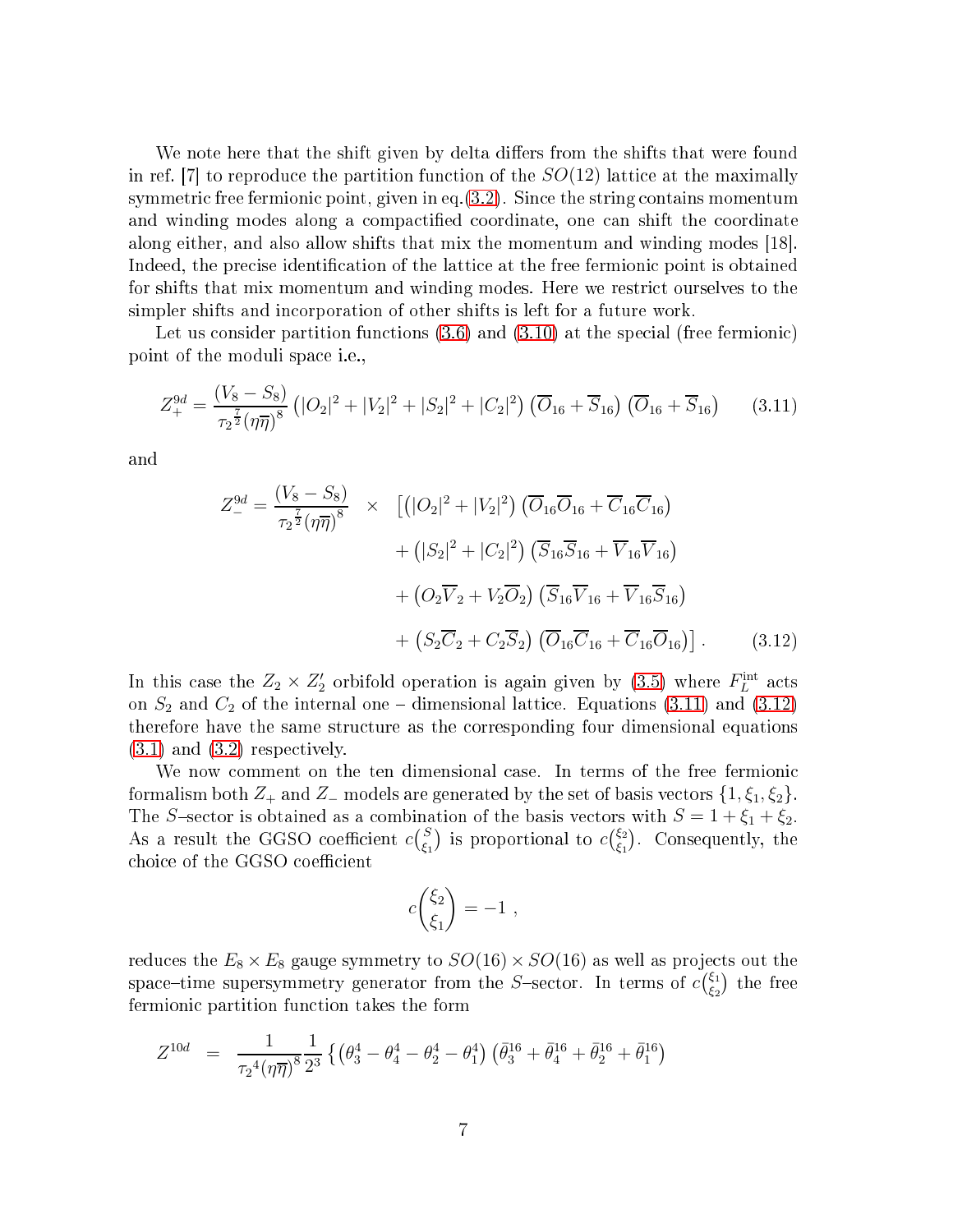$$
+\left[\theta_3^4 - \theta_4^4 - c\left(\frac{\xi_1}{\xi_2}\right)\left(\theta_2^4 + \theta_1^4\right)\right] \left[\bar{\theta}_3^8 \bar{\theta}_4^8 + \bar{\theta}_4^8 \bar{\theta}_3^8 + c\left(\frac{\xi_1}{\xi_2}\right)\left(\bar{\theta}_2^8 \bar{\theta}_1^8 + \bar{\theta}_1^8 \bar{\theta}_2^8\right)\right] + \left[\theta_3^4 - c\left(\frac{\xi_1}{\xi_2}\right)\left(\theta_4^4 + \theta_1^4\right) - \theta_2^4\right] \left[\bar{\theta}_2^8 \bar{\theta}_3^8 + \bar{\theta}_3^8 \bar{\theta}_2^8 + c\left(\frac{\xi_1}{\xi_2}\right)\left(\bar{\theta}_4^8 \bar{\theta}_1^8 + \bar{\theta}_1^8 \bar{\theta}_4^8\right)\right] \left[c\left(\frac{\xi_1}{\xi_2}\right)\left(\theta_3^4 - \theta_1^4\right) - \theta_4^4 - \theta_2^4\right] \left[\bar{\theta}_2^8 \bar{\theta}_4^8 + \bar{\theta}_4^8 \bar{\theta}_2^8 + c\left(\frac{\xi_1}{\xi_2}\right)\left(\bar{\theta}_3^8 \bar{\theta}_1^8 + \bar{\theta}_1^8 \bar{\theta}_3^8\right)\right] \right]
$$
\n(3.13)

The choice  $c\binom{\xi_1}{\xi_2}$  $\binom{\xi_1}{\xi_2} = 1$  of the GGSO coefficient corresponds to the partition function  $Z_+$  and the choice  $c\binom{\xi_1}{\xi_2}$  $\binom{\xi_1}{\xi_2}$  = -1 corresponds to  $Z_-$ . In terms of the characters of eq.  $(3.3)$   $Z_+$  takes the form

<span id="page-8-0"></span>
$$
Z_{+}^{10d} = \frac{(V_8 - S_8)}{\tau_2^4 (\eta \overline{\eta})^8} \left( \overline{O}_{16} + \overline{S}_{16} \right) \left( \overline{O}_{16} + \overline{S}_{16} \right)
$$
(3.14)

and  $Z_{-}^{10d}$ 

<span id="page-8-2"></span>
$$
Z_{-}^{10d} = \frac{1}{\tau_2^4 (\eta \overline{\eta})^8} \qquad [ \qquad V_8 (\overline{O}_{16} \overline{O}_{16} + \overline{C}_{16} \overline{C}_{16}) - \qquad S_8 (\overline{S}_{16} \overline{S}_{16} + \overline{V}_{16} \overline{V}_{16}) + \qquad O_8 (\overline{S}_{16} \overline{V}_{16} + \overline{V}_{16} \overline{S}_{16}) - \qquad C_8 (\overline{O}_{16} \overline{C}_{16} + \overline{C}_{16} \overline{O}_{16}) ]. \qquad (3.15)
$$

The projection to be implemented in  $Z_+$  to obtain  $Z_-$  is

<span id="page-8-1"></span>
$$
\frac{1 + (-1)^{F + F_{\xi_1}}}{2} \times \frac{1 + (-1)^{F + F_{\xi_2}}}{2},
$$
\n(3.16)

with F being the space-time fermion number and  $F_{\xi_{1,2}}$  as before. Therefore the proje
tion in the ten dimensional ase reprodu
es the partition fun
tion of the non supersymmetric  $SO(16) \times SO(16)$  heterotic string.

In order to see what happens for the case of compactification to nine dimensions one can rewrite the partition functions  $(3.11)$  and  $(3.12)$  in the form similar to  $(3.13)$ i.e., therms of  $\theta$  functions. The one can show that the difference between these partition functions is due to a choice of the discrete torsion  $c_{\xi_c}^{(\xi_1)}$  $\binom{\xi_1}{\xi_2} = \pm 1$ . One can conclude that in the free fermionic construction the same phase that reduces the gauge symmetry in the compactified model from  $E_8\times E_8$  to  $SO(16)\times SO(16)$ , uniquely in the uncompactified case also projects out the space-time supersymmetry generator. The natural question is therefore what is the relation in the compactified case between the supersymmetric an non-supersymmetric models. We turn to address this question in the next section.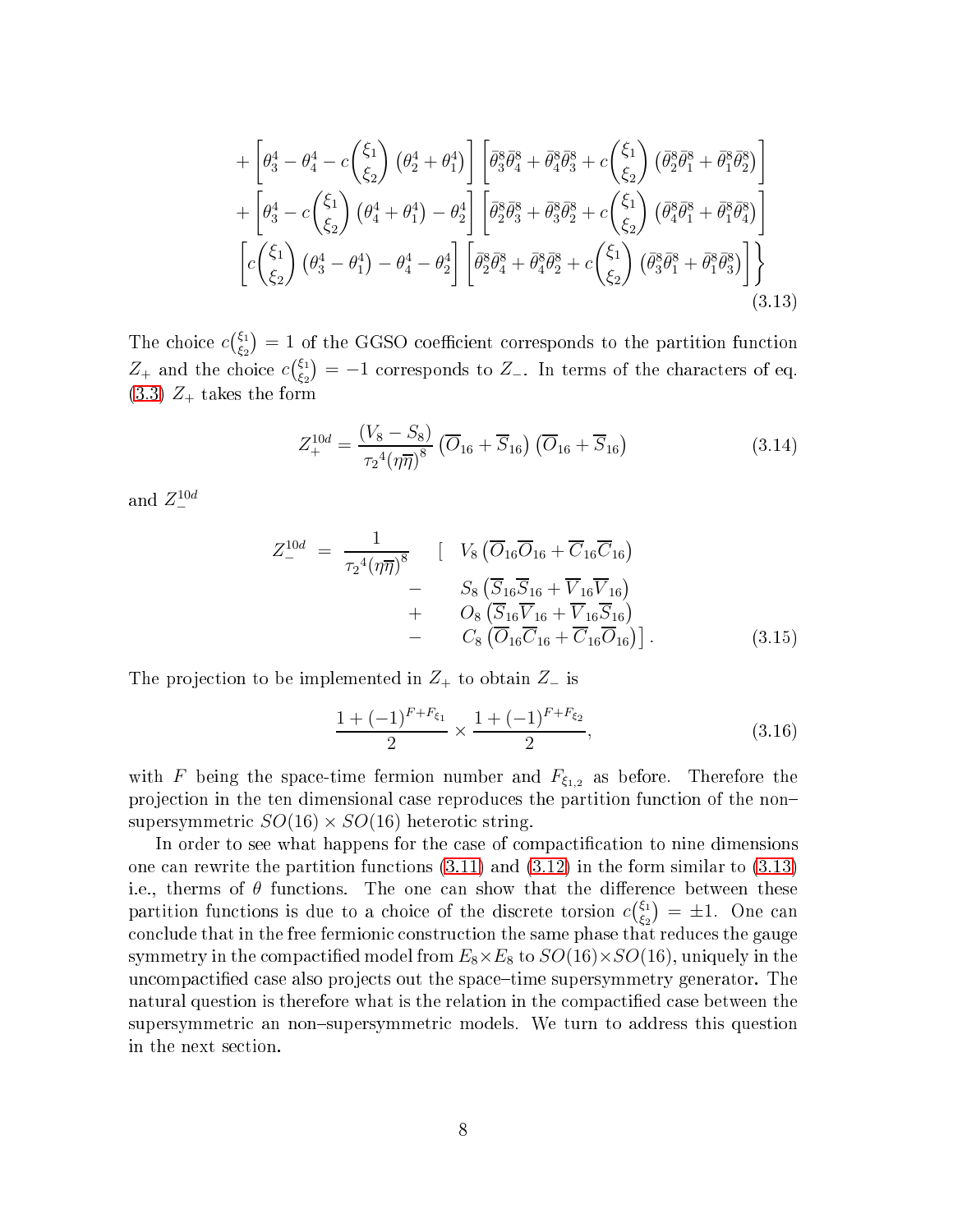#### <span id="page-9-0"></span> $\overline{\mathbf{4}}$ **Interpolations**

To explore the onne
tion between the two models we explore the following ompactifications. First we study the compactification of the heterotic  $E_8 \times E_8$  on a circle  $S_1$  moded by  $Z_2 \times Z_2'$  $_2$  orbifold as in  $(3.5)$ . The resulting theory is a heterotic string with  $N = 1$  supersymmetry and  $SO(16) \times SO(16)$  gauge symmetry. Schematically, we have

$$
\frac{\text{(Het }E_8 \times E_8 \text{ on } S_1)}{Z_2 \times Z_2'} = \text{het } SO(16) \times SO(16) \text{ on } S_1 \text{ with } N = 1 \quad \text{SUSY} \tag{4.1}
$$

Next, we compactify this heterotic  $SO(16) \times SO(16)$  model on another circle  $S'_1$ 1 moded by  $Z_2'$  $2$  with the shift

<span id="page-9-1"></span>
$$
Z_2'' : g'' = (-1)^{F + F_{\xi_1} + F_{\xi_2}} \delta_2 \tag{4.2}
$$

and

$$
\delta_2: X_8 \to X_8 + \pi R_8 \Rightarrow \Gamma_{mn} \to (-1)^m \Gamma_{mn} . \tag{4.3}
$$

The fermion numbers  $F_{\xi_1}$  and  $F_{\xi_2}$  in eq. [\(4.2\)](#page-9-1) are as before, whereas the fermion number  $F$  refers to the space-time fermion number. We then demonstrate that the limit  $R_8 \to 0$  of the  $SO(16) \times SO(16)$  non-supersymmetric heterotic string in eight dimensions produces the partition function of the ten dimensional  $SO(16)$  ×  $SO(16)$  non-supersymmetric heterotic string compactified on a circle  $S_1$ , moded by the  $Z_2 \times Z_2'$  orbifold. Alternatively, the decompactification limit  $R_8 \to \infty$  of the nonsupersymmetric heterotic string compactified to eight dimensions, interpolates to the a supersymmetric  $SO(16) \times SO(16)$  heterotic-string in nine dimensions, moded by the  $Z_2 \times Z'_2$  $2$  orbifold.

To demonstrate these interpolations in a manner similar to  $[19, 20]$  we start with the partition function of the  $E_8 \times E_8$  heterotic-string compactified on one  $S_1$ . The partition function of this vacuum is given in eq. [\(3.11\)](#page-7-0). We then implement the  $Z_2 \times Z'_2$  orbifold projection given in eq. [\(3.5\)](#page-6-0). Operating with the  $Z_2 \times Z'_2$  $_2$  muoduces a discrete torsion,  $\epsilon = \pm 1$ , in the partition function, which is an undefined sign between independent modular orbits. The hoi
e of the negative sign produ
es a supersymmetric nine dimensional string vacuum with  $SO(32)$  gauge group, with

$$
\overline{Z}_{-}^{9d} = \frac{(V_8 - S_8)}{\tau_2^{\frac{7}{2}} (\eta \overline{\eta})^8} \left[ (\overline{O}_{32} P_+ + \overline{S}_{32} P_-) \Lambda + (\overline{V}_{32} P_- + \overline{C}_{32} P_+) \Lambda_{\frac{1}{2}} \right]
$$
(4.4)

where we introdu
ed the notation

$$
P_{\pm} = \frac{1}{2} (1 \pm (-1)^m) \tag{4.5}
$$

and

$$
\Lambda \equiv \Lambda_{m,n} \n\Lambda_{\frac{1}{2}} \equiv \Lambda_{m,n+\frac{1}{2}}
$$
\n(4.6)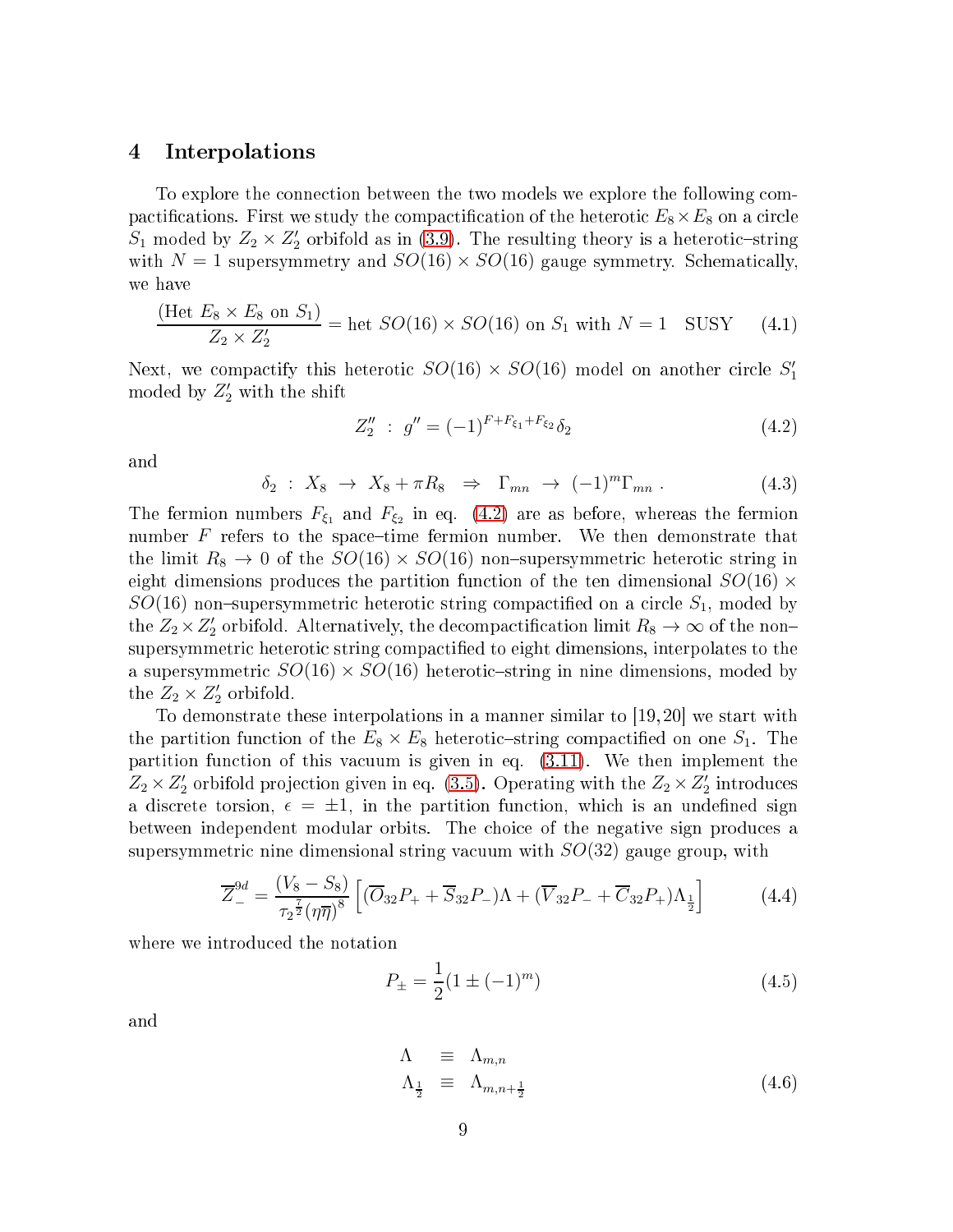We note that the  $\pm$  index here refers to the choice of the discrete torsion,  $\epsilon = \pm 1$ , and differs from the  $\pm$  index used previously which referred to the choice of the sign in eq. [\(2.4\)](#page-4-0). The choice  $\epsilon = +1$  yields

<span id="page-10-0"></span>
$$
\overline{Z}_{+}^{9d} = \frac{(V_8 - S_8)}{\tau_2^{\frac{7}{2}}(\eta \overline{\eta})^8} \left\{ \left[ (\overline{O}_{16}\overline{O}_{16} + \overline{C}_{16}\overline{C}_{16})P_+ + (\overline{S}_{16}\overline{S}_{16} + \overline{V}_{16}\overline{V}_{16})P_- \right] \Lambda + \left[ (\overline{C}_{16}\overline{O}_{16} + \overline{O}_{16}\overline{C}_{16})P_+ + (\overline{V}_{16}\overline{S}_{16} + \overline{S}_{16}\overline{V}_{16})P_- \right] \Lambda_{\frac{1}{2}} \right\} \tag{4.7}
$$

which is a generalization of  $(3.12)$  to an arbitrary point in the moduli space. The partition fun
tion in eq. [\(4.7\)](#page-10-0) is our starting point for interpolating between the relevant string vacua discussed above. We next mod out the partition function given in eq. [\(4.7\)](#page-10-0) by the  $Z_2''$  $_2$  orbifold given in eq.  $(*.2)$ . The resulting partition function is given by

<span id="page-10-1"></span>
$$
\overline{Z}_{+}^{8d} = \frac{1}{\tau_{2}^{3}(\eta\overline{\eta})^{8}} \left[ \left\{ \begin{array}{cc} V_{8} & \left[ (\overline{O}_{16}\overline{O}_{16} + \overline{C}_{16}\overline{C}_{16})P_{+} + (\overline{S}_{16}\overline{S}_{16} + \overline{V}_{16}\overline{V}_{16})P_{-} \right] \Lambda \right. & (4.8) \\ & - S_{8} & \left[ (\overline{C}_{16}\overline{O}_{16} + \overline{O}_{16}\overline{C}_{16})P_{+} + (\overline{V}_{16}\overline{S}_{16} + \overline{S}_{16}\overline{V}_{16})P_{-} \right] \Lambda_{\frac{1}{2}} \right\} P_{+} \Gamma \\ & + \left\{ V_{8} & \left[ (\overline{O}_{16}\overline{C}_{16} + \overline{C}_{16}\overline{O}_{16})P_{+} + (\overline{V}_{16}\overline{S}_{16} + \overline{S}_{16}\overline{V}_{16})P_{-} \right] \Lambda_{\frac{1}{2}} \\ & - S_{8} & \left[ (\overline{O}_{16}\overline{O}_{16} + \overline{C}_{16}\overline{C}_{16})P_{+} + (\overline{S}_{16}\overline{S}_{16} + \overline{V}_{16}\overline{V}_{16})P_{-} \right] \Lambda \right\} P_{-} \Gamma \\ & + \left\{ O_{8} & \left[ (\overline{O}_{16}\overline{C}_{16} + \overline{C}_{16}\overline{O}_{16})P_{-} + (\overline{V}_{16}\overline{S}_{16} + \overline{S}_{16}\overline{V}_{16})P_{+} \right] \Lambda_{\frac{1}{2}} \\ & - C_{8} & \left[ (\overline{O}_{16}\overline{O}_{16} + \overline{C}_{16}\overline{C}_{16})P_{-} + (\overline{V}_{16}\overline{V}_{16} + \overline{S}_{16}\overline{S}_{16})P_{+} \right] \Lambda \right\} P_{+} \Gamma_{\frac{1}{2}} + \left\{ O_{8} & \left[ (\overline{O}_{16}\overline{O}_{16} + \overline{C}_{16}\overline{C}_{16})P_{-} + (\overline{V}_{16}\over
$$

We can now study the various limits as  $R_8 \to 0$  and  $R_8 \to \infty$ , where  $R_8$  is the radius of the  $\Gamma$  lattice which accounts for the spontaneous supersymmetry breaking. These limits are:

| $R_8 \rightarrow \infty$             | $R_8 \rightarrow 0$                  |       |
|--------------------------------------|--------------------------------------|-------|
| $\Gamma \rightarrow 1$               | $\Gamma \rightarrow 1$               |       |
| $(-1)^m\Gamma \to 0$                 | $(-1)^m\Gamma \rightarrow 1$         | (4.9) |
| $\Gamma_{\frac{1}{2}} \rightarrow 0$ | $\Gamma_{\frac{1}{2}} \rightarrow 1$ |       |
| $(-1)^m\Gamma_1 \rightarrow 0$       | $(-1)^m\Gamma_{\frac{1}{2}} \to 1$   |       |

and  $\frac{1}{\tau_2^3(\eta\overline{\eta})^8} \to \frac{1}{\tau_2^{\frac{7}{2}}(\eta\overline{\eta})^8}$ 

Therefore, in the limit  $R_8 \to \infty$  we recover the partition function in eq. [\(4.7\)](#page-10-0),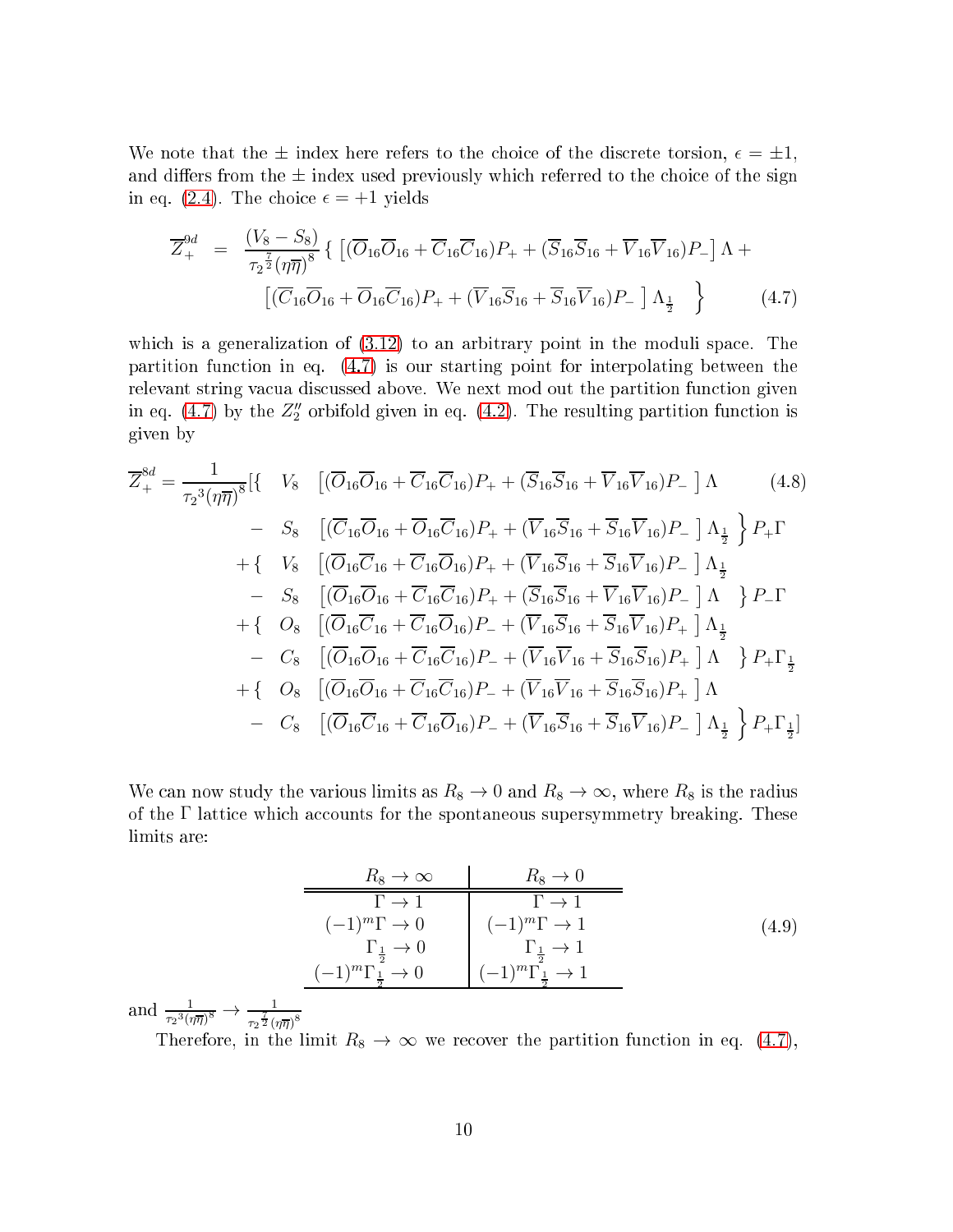whereas the limit  $R_8 \rightarrow 0$  yields

<span id="page-11-0"></span>
$$
\overline{Z}_{R_8 \to 0}^{9d} = \frac{1}{\tau_2^2 (\eta \overline{\eta})^8} \left( \left\{ \begin{array}{cc} V_8 & \left[ (\overline{O}_{16} \overline{O}_{16} + \overline{C}_{16} \overline{C}_{16}) P_+ + (\overline{S}_{16} \overline{S}_{16} + \overline{V}_{16} \overline{V}_{16}) P_- \right] \Lambda (4.10) \right. \\ & \left. - S_8 & \left[ (\overline{C}_{16} \overline{O}_{16} + \overline{O}_{16} \overline{C}_{16}) P_+ + (\overline{V}_{16} \overline{S}_{16} + \overline{S}_{16} \overline{V}_{16}) P_- \right] \Lambda_{\frac{1}{2}} \right\} \\ & \left. + \left\{ \begin{array}{cc} O_8 & \left[ (\overline{O}_{16} \overline{C}_{16} + \overline{C}_{16} \overline{O}_{16}) P_- + (\overline{V}_{16} \overline{S}_{16} + \overline{S}_{16} \overline{V}_{16}) P_+ \right] \Lambda_{\frac{1}{2}} \\ & \left. - C_8 & \left[ (\overline{O}_{16} \overline{O}_{16} + \overline{C}_{16} \overline{C}_{16}) P_- + (\overline{V}_{16} \overline{V}_{16} + \overline{S}_{16} \overline{S}_{16}) P_+ \right] \Lambda \right. \end{array} \right\} \right)
$$

We need to understand now what theory this partition corresponds to and how it is connected to the non-supersymmetric non-tachyonic  $SO(16) \times SO(16)$ , or directly to the supersymmetric  $E_8 \times E_8$  heterotic-string theory. For this we consider the partition function of the ten dimensional  $E_8 \times E_8$  heterotic-string given in eq. [\(3.14\)](#page-8-0) moded by the orbifold given in eq.  $(3.16)$ . The resulting partition function is given in eq.  $(3.15)$  and is nonsupersymmetric  $SO(16) \times SO(16)$  heterotic string. After that we compactify the non-supersymmetric  $SO(16) \times SO(16)$  heterotic string on a circle  $S_1$  and project with the freely acting  $Z_2 \times Z'_2$  $_2$  orbifold given in eq. (5.8). The partition function in this case, with the discrete torsion  $\epsilon = -1$  exactly reproduces the one given in eq. [\(4.11\)](#page-11-0), which is obtained from eq. [\(4.9\)](#page-10-1) in the limit  $R_8 \to 0$ .

Alternatively to the above derivation we an interpolate the va
ua at the spe
ial point in the moduli space, with the lattice given in terms of the characters of eq.  $(3.3)$ . Starting, say, from the  $E_8 \times E_8$  heterotic-string compactified to six dimensions, with

$$
Z_{+}^{6d} = \frac{(V_8 - S_8)}{\tau_2^2 (\eta \overline{\eta})^8} \left[ |O_8|^2 + |V_8|^2 + |S_8|^2 + |C_8|^2 \right] \left( \overline{O}_{16} + \overline{S}_{16} \right) \left( \overline{O}_{16} + \overline{S}_{16} \right) , \quad (4.11)
$$

Further we perform a compactification on a circle  $S_1$  with a  $Z_2 \times Z_2'$  $_2$  obifold action defined in [\(3.4\)](#page-5-1), with  $F_L S_8 = S_8$  and  $F_L C_8 = C_8$  since now we are dealing with a four dimensional internal lattice. Further we compactify the model on another circle with  $Z_2''$  $_2$  orbifold action defined in  $(4.2)$ . As it could be expected the result of this procedure is the same as in the case if the compactification to eight dimensions which was discussed above in this chapter with the following substitutions

$$
P_{+}\Lambda \rightarrow |O_{8}|^{2} + |V_{8}|^{2}
$$
  
\n
$$
P_{-}\Lambda \rightarrow |S_{8}|^{2} + |C_{8}|^{2}
$$
  
\n
$$
P_{-}\Lambda_{\frac{1}{2}} \rightarrow O_{8}\bar{V}_{8} + V_{8}\bar{O}_{8}
$$
  
\n
$$
P_{+}\Lambda_{\frac{1}{2}} \rightarrow S_{8}\bar{C}_{8} + C_{8}\bar{S}_{8}.
$$
  
\n(4.12)

To summarise, we note that the choice of the discrete phase in the free fermionic models is realised as an orbifold in the bosonic formalism. It is represented as a fermion number acting in the gauge sector, coupled with a shift in the internal lattice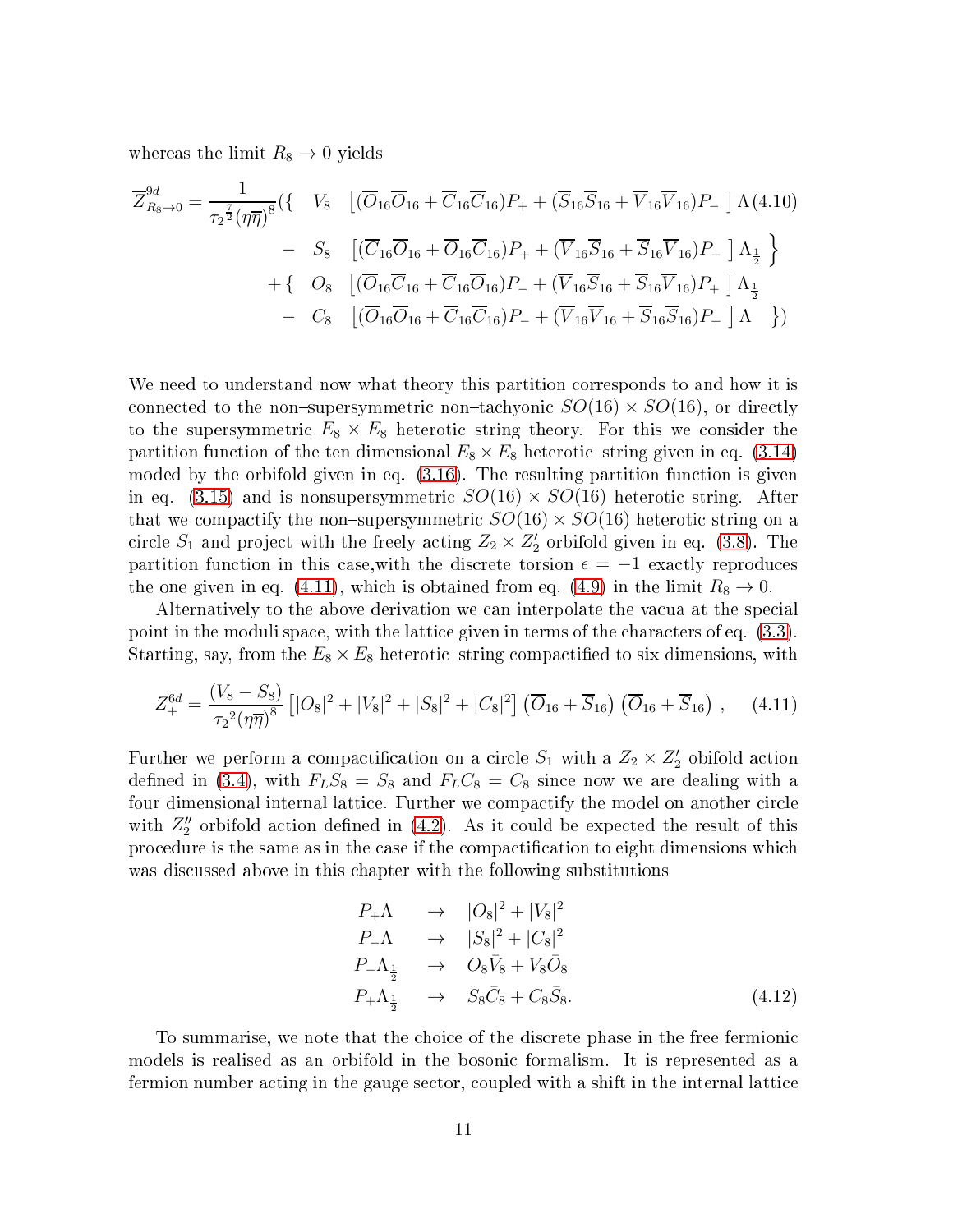or, alternatively, with a fermion number acting in the internal lattice at the enhanced symmetry point. The choice of the specific free phase in  $c_{\xi_0}^{(\xi_1)}$  $\binom{\xi_1}{\xi_2} = \pm 1$  determines many of the phenomenological properties of the free fermion models. Understanding how the projection induced by this phase is realised in the bosonic language will facilitate the reproduction of these features in orbifold models. In the ten dimensional free fermion model the choice  $c\binom{\xi_1}{\xi_2}$  $\binom{\xi_1}{\xi_2} = -1$  projects out  $N = 1$  supersymmetry. On the other hand, in lower dimensional free fermion models with  $c_{\xi_0}^{(\xi_1)}$  $\binom{\xi_1}{\xi_2} = -1 \; N = 1$ space-time supersymmetry is preserved, and the connection between the models is obscured. As we demonstrated here the bosonic representation of the models clarifies the situation and elucidated how the different cases are connected by interpolations. This demonstrates how the fermionic and bosonic representations of the string vacua provide omplementary tools to reveal their properties.

#### <span id="page-12-0"></span>5 Con
lusions

String theory provides a unique framework to study how a spin 2 quantum field theory may be consistently incorporated with lower spin quantum field theories. As such it provides a unique arena to explore how the phenomenological properties of the Standard Model may arise from a theory of quantum gravity, and is hen
e the leading contender for a unified theory of gravity and the gauge interactions. Indeed string theory gives rise to a multitude of vacua that can in principle be relevant for low scale phenomenology. Among those the models constructed in the free fermionic formulations admit particularly appealing structure. The existence of a plethora of vacua would seem problematic from the low energy effective quantum field theory point of view. However, the lesson from the existen
e of symmetries under various duality transformations is that vacua that appear to be disconnected in the effective field theory limit may in fact be connected in the string theory due to the existence of the massive spe
trum.

A key ingredient in the construction of the phenomenological free fermionic models is the GGSO phase, eq.  $(2.4)$ . In the quasi-realistic four dimensional models this choice of phase accounts for the reduction of the GUT symmetry from  $E_6 \rightarrow SO(10)$ , which results in Higgs-matter splitting [8]. Uniquely, in the ten dimensional case this choice of phase also projects out the space-time supersymmetry generator. While the free fermioni models possess phenomenologi
ally attra
tive properties, it is of interest to obtain a representation of these models in a bosonic, *i.e.* orbifold, formulation. The reason being that the bosonic representation can reveal the geometrical structures underlying these models and hence to probe possible dynamical vacuum sele
tion s
enarios. Hen
e, it is of interest to learn how the breaking indu
ed by the phase given in eq. [\(2.4\)](#page-4-0) operates in the orbifold models. In general, we observe that this breaking is indu
ed in the bosoni formalism by oupling the fermion number of the observable and hidden gauge degrees of freedom with a fermion number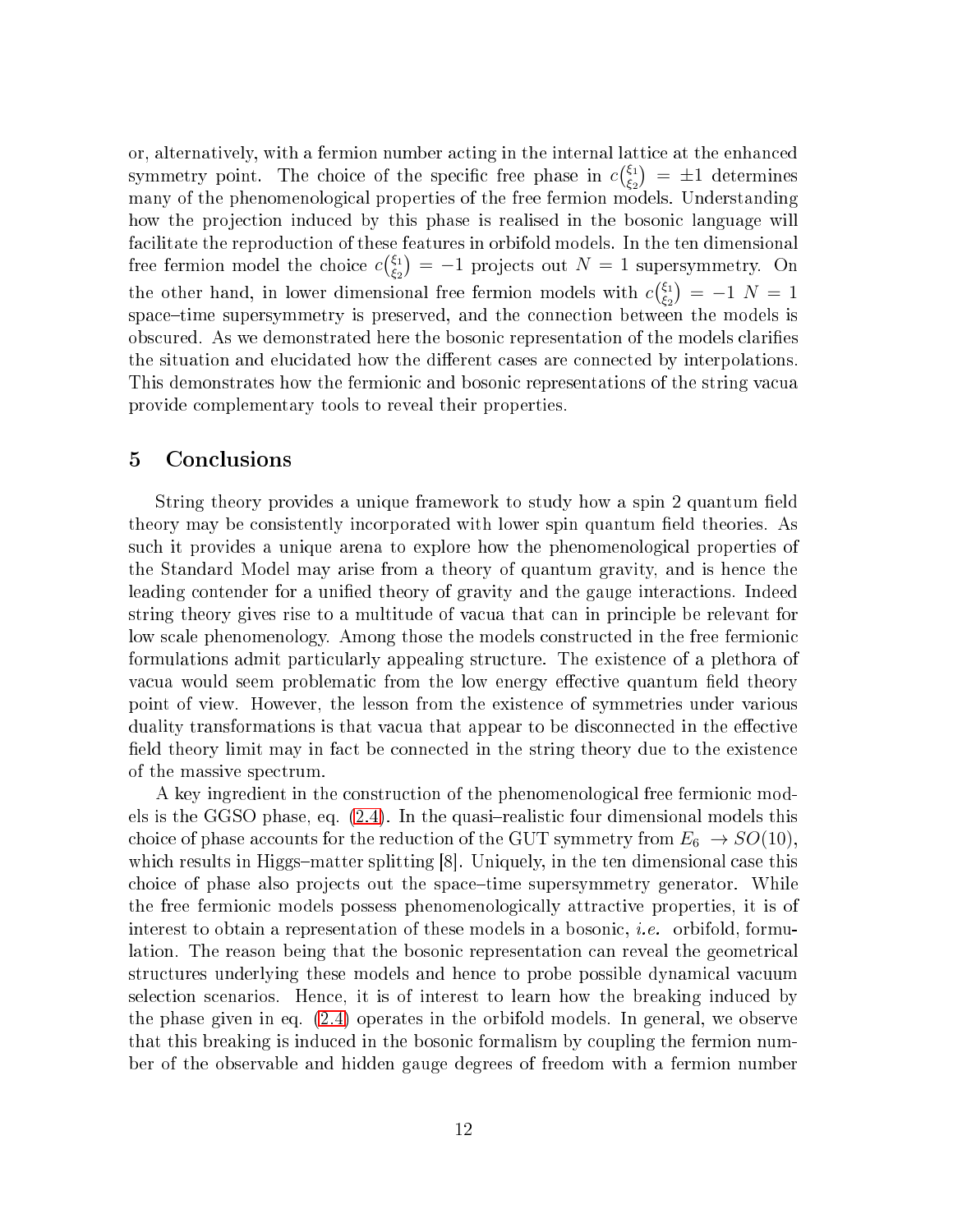acting asymmetrically on the internal lattice at the self-dual point in the moduli space, or on the space-time fermions. Alternatively, the action in the internal dimensions can be represented as a mod two shift in the compactified coordinates. In the ten dimensional case the only possible internal action is on the space-time fermions, which breaks supersymmetry. We further addressed in this paper the question of how the models with the different actions of the fermion number in the internal spaces may be connected. This question is similar to the connection between the  $E_8 \times E_8$ and  $SO(16) \times SO(16)$  heterotic strings, obtained by interpolations [19]. Indeed, we demonstrated in section [4](#page-9-0) that the models produced by these differing actions can be connected by interpolations, *i.e.* that the relevant partition functions are reproduced in the appropriate limits. The phenomenologically appealing properties of the free fermioni models motivates their exploration in further depth. All the models studied to date in this ontext are supersymmetri and stable. However, it is plausible that unstable and nonsupersymmetric vacua can be instrumental for probing questions pertaining to dynami
al va
uum sele
tion s
enarios. It is therefore vital to explore how the nonsupersymmetric models are incorporated in this picture, as well as in that of M-theory  $[21, 22]$ . Understanding the bosonic equivalence of the free fermionic models, and their embedding in cosmological string solutions, offers the possibility of developing su
h a dynami
al string va
uum sele
tion s
enario. We hope to return to these questions in the future.

## A
knowledgements

We would like to thank Carlo Angelanton for collaboration at the initial stage of the proje
t and dis
ussions throughout and Elisa Manno, Thomas Mohaupt and Cristina Timirgaziu for useful dis
ussions. AEF thanks the Galileo Galilei Institute for hospitality. This work is supported in part by a STFC rolling grant ST/G00062X/1.

#### Referen
es

- [1] For a recent review see e.g.: A.E. Faraggi,  $arXiv:0809.2641$ , and references therein.
- [2] I. Antoniadis, J. Ellis, J. Hagelin and D.V. Nanopoulos Phys. Lett. B  $231$  (1989) 65.
- [3] A.E. Faraggi, D.V. Nanopoulos and K. Yuan, Nucl. Phys. B  $335$  (1990) 347; A.E. Faraggi, Phys. Rev. D <sup>46</sup> (1992) 3204; A.E. Faraggi, Phys. Lett. B <sup>278</sup> (1992) 131; Phys. Lett. B <sup>274</sup> (1992) 47; Nu
l. Phys. B <sup>403</sup> (1993) 101; Nu
l. Phys. B <sup>387</sup> (1992) 239; G.B. Cleaver, A.E. Faraggi and D.V. Nanopoulos, Phys. Lett. B <sup>455</sup> (1999)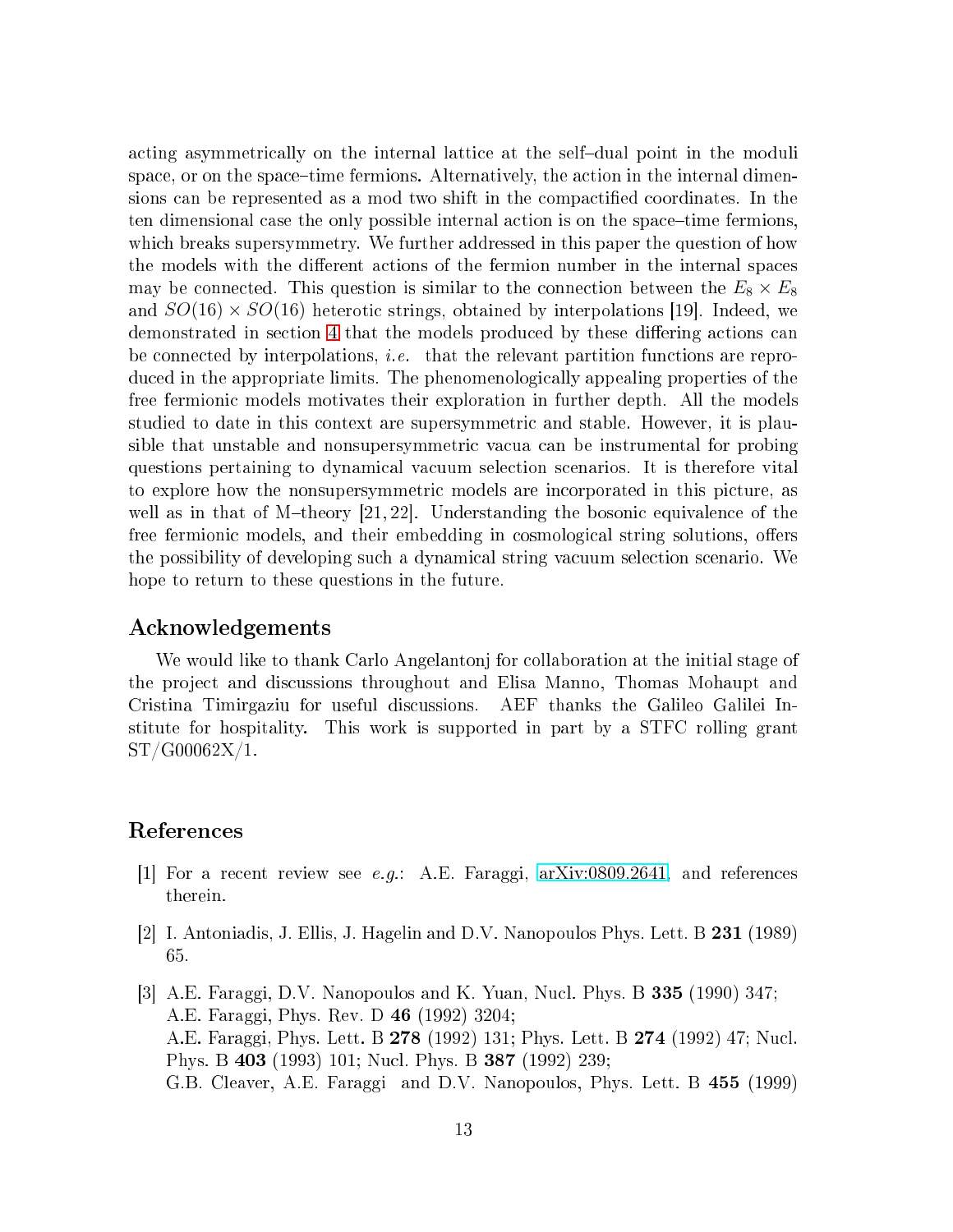135;

G.B. Cleaver, A.E. Faraggi, D.V. Nanopoulos and J.W. Walker, Nu
l. Phys. B <sup>620</sup> (2002) 259.

- [4] I. Antoniadis, G.K Leontaris and J. Rizos, Phys. Lett. B  $245$  (1990) 161; G.K Leontaris and J. Rizos, Nucl. Phys. B 554 (1999) 3; B. Assel *et al*, [arXiv:0910.3697.](http://arxiv.org/abs/0910.3697)
- [5] A.E.Faraggi, C. Kounnas and J. Rizos, Phys. Lett. B  $648$  (2007) 84; Nucl. Phys. B <sup>774</sup> (2007) 208; Nu
l. Phys. B <sup>799</sup> (2008) 19; T. Catelin-Jullien, A.E. Faraggi, C. Kounnas and J. Rizos, Nu
l. Phys. B <sup>812</sup> (2009) 103.
- [6] A.E. Faraggi, Phys. Lett. B  $326$  (1994) 62; P. Berglund *et al*, Phys. Lett. B 433 (1998) 269; Int. J. Mod. Phys. A 15 (2000) 1345.
- [7] A.E. Faraggi, Phys. Lett. B  $544$  (2002) 207; A.E. Faraggi and E. Manno, [arXiv:0908.2034.](http://arxiv.org/abs/0908.2034) .
- [8] A.E. Faraggi, Eur. Phys. Jour.  $C49$  (2007) 803.
- [9] D.J. Gross, J.A. Harvey, E.J. Martinec and R. Rohm, Nucl. Phys. B  $256$  (1985) 253.
- [10] L.J. Dixon and J.A. Harvey, Nucl. Phys. B  $274$  (1986) 93; L. Alvarez-Gaume, P.H. Ginsparg, G.W. Moore and C. Vafa, Phys. Lett. B <sup>171</sup> (1986) 155; P.H. Ginsparg and C. Vafa, Nu
l. Phys. B <sup>289</sup> (1987) 414.
- [11] I. Antoniadis, C. Bachas, and C. Kounnas, Nucl. Phys. B  $289$  (1987) 87; H. Kawai, D.C. Lewellen, and S.H.H. Tye, Nu
l. Phys. B <sup>288</sup> (1987) 1.
- [12] A.E. Faraggi and D.V. Nanopoulos, Phys. Rev. D  $48$  (1993) 3288; A.E. Faraggi, Int. J. Mod. Phys. A <sup>14</sup> (1999) 1663.
- [13] G.B. Cleaver, A.E. Faraggi and C. Savage, Phys. Rev. D  $63$  (2001) 066001; G.B. Cleaver, D.J. Clements and A.E. Faraggi, Phys. Rev. D <sup>65</sup> (2002) 106003.
- [14] K. Narain, Phys. Lett. B  $169$  (1986) 41; K.S. Narain, M.H. Sarmadi and E. Witten, Nu
l. Phys. B <sup>279</sup> (1987) 369.
- [15] See e.g. H.P. Nilles, S. Ramos-Sanchez, M. Ratz and P.K.S. Vaudrevange, Eur. Phys. Jour. C59 (2009) 249; F. Ploger, S. Ramos-San
hez, M. Ratz and P.K.S. Vaudrevange, JHEP 0704, (2007) 063.